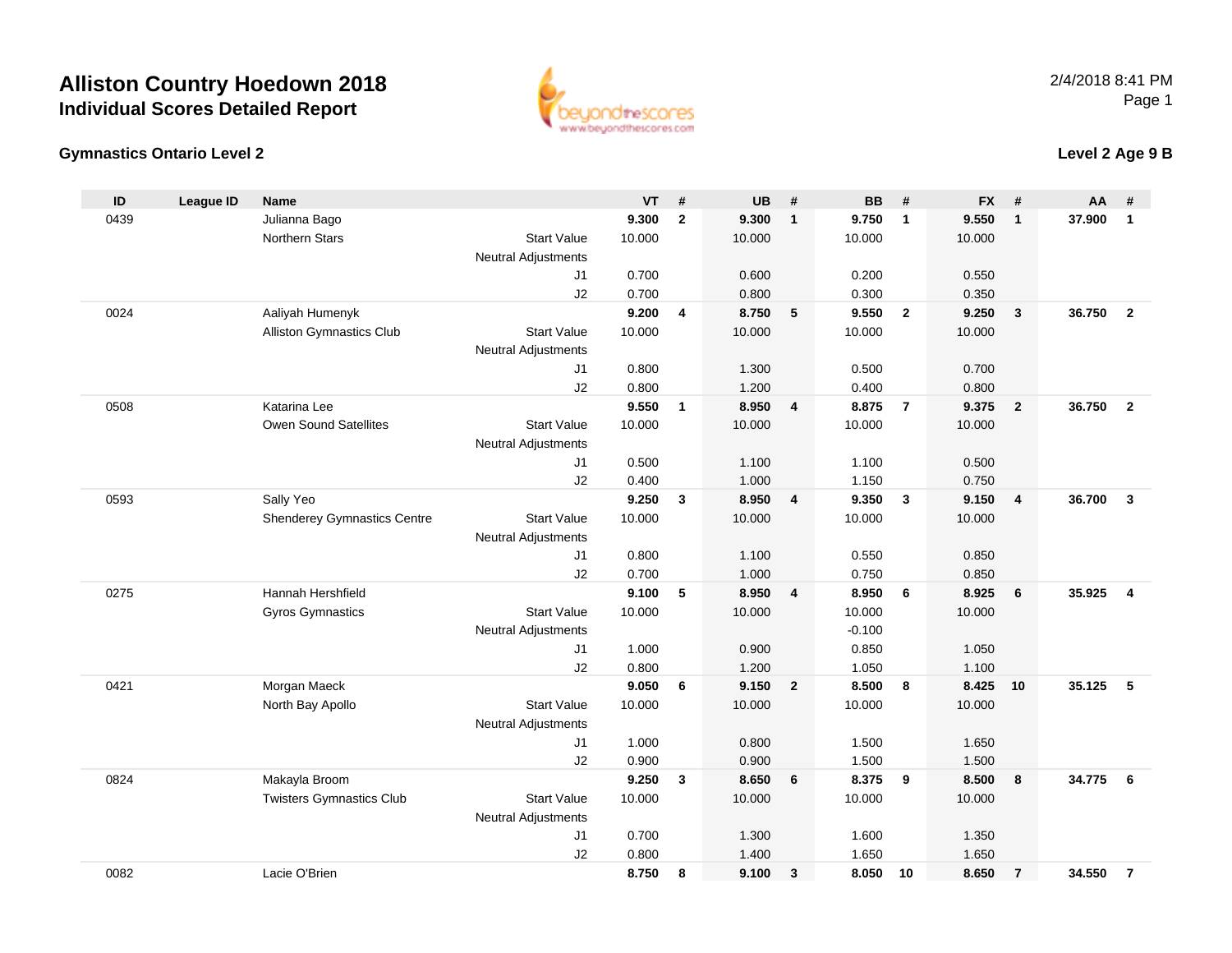

|      | <b>Barrie Kempettes</b>         | <b>Start Value</b><br><b>Neutral Adjustments</b> | 10.000 |                | 10.000 |                | 10.000<br>$-0.100$ |    | 10.000 |       |           |                         |
|------|---------------------------------|--------------------------------------------------|--------|----------------|--------|----------------|--------------------|----|--------|-------|-----------|-------------------------|
|      |                                 | J1                                               | 1.300  |                | 0.900  |                | 1.800              |    | 1.250  |       |           |                         |
|      |                                 | J2                                               | 1.200  |                | 0.900  |                | 1.900              |    | 1.450  |       |           |                         |
| 0831 | Abbygale Groves                 |                                                  | 7.900  | 10             | 7.800  | - 8            | 9.250              | 4  | 9.100  | 5     | 34.050    | $\overline{\mathbf{8}}$ |
|      | <b>Twisters Gymnastics Club</b> | <b>Start Value</b><br><b>Neutral Adjustments</b> | 10.000 |                | 10.000 |                | 10.000             |    | 10.000 |       |           |                         |
|      |                                 | J1                                               | 2.000  |                | 2.000  |                | 0.600              |    | 0.900  |       |           |                         |
|      |                                 | J2                                               | 2.200  |                | 2.400  |                | 0.900              |    | 0.900  |       |           |                         |
| 0761 | Bianca Atwood                   |                                                  | 8.850  | $\overline{7}$ | 6.900  | - 9            | 9.025              | 5  | 8.225  | $-11$ | 33.000 9  |                         |
|      | <b>Twisters Gymnastics Club</b> | <b>Start Value</b>                               | 10.000 |                | 10.000 |                | 10.000             |    | 10.000 |       |           |                         |
|      |                                 | Neutral Adjustments                              |        |                |        |                |                    |    |        |       |           |                         |
|      |                                 | J1                                               | 1.100  |                | 2.900  |                | 0.950              |    | 1.850  |       |           |                         |
|      |                                 | J2                                               | 1.200  |                | 3.300  |                | 1.000              |    | 1.700  |       |           |                         |
| 0092 | Shaimaa Wahab                   |                                                  | 8.150  | 9              | 8.200  | $\overline{7}$ | 7.725              | 11 | 8.475  | - 9   | 32.550 10 |                         |
|      | <b>Barrie Kempettes</b>         | <b>Start Value</b>                               | 10.000 |                | 10.000 |                | 10.000             |    | 10.000 |       |           |                         |
|      |                                 | <b>Neutral Adjustments</b>                       |        |                |        |                | $-0.100$           |    |        |       |           |                         |
|      |                                 | J1                                               | 1.700  |                | 1.900  |                | 2.200              |    | 1.450  |       |           |                         |
|      |                                 | J2                                               | 2.000  |                | 1.700  |                | 2.150              |    | 1.600  |       |           |                         |

#### **Gymnastics Ontario Level 2**

**ID League ID Name VT # UB # BB # FX # AA #** 0315 Ella Hancock **9.500 <sup>1</sup> 9.425 <sup>1</sup> 9.575 <sup>2</sup> 9.400 <sup>1</sup> 37.900 <sup>1</sup>** Kawartha Gymnastics Start Valuee 10.000 10.000 10.000 10.000 Neutral Adjustments J1 0.500 0.650 0.400 0.650 J2 0.500 0.500 0.450 0.550 0029 Taya McNeil **9.450 <sup>2</sup> 9.375 <sup>2</sup> 9.550 <sup>3</sup> 9.400 <sup>1</sup> 37.775 <sup>2</sup>** Alliston Gymnastics Clubb 3tart Value 10.000 10.000 10.000 10.000 10.000 Neutral Adjustments $-0.100$ 0.300 J1 0.500 0.750 0.300 0.600 J2 0.600 0.500 0.400 0.600 0257 Mae Jilesen-Hancock **9.300 <sup>3</sup> 8.950 <sup>4</sup> 9.475 <sup>4</sup> 9.300 <sup>2</sup> 37.025 <sup>3</sup>** Gyros Gymnastics Start Valuee 10.000 10.000 10.000 10.000 Neutral Adjustments J1 0.700 1.100 0.500 0.700 J2 0.700 1.000 0.550 0.700 0829Ruby Dickinson **9.450 <sup>2</sup> 9.300 <sup>3</sup> 9.050 <sup>6</sup> 9.225 <sup>3</sup> 37.025 <sup>3</sup>**

### **Level 2 Age 11 A**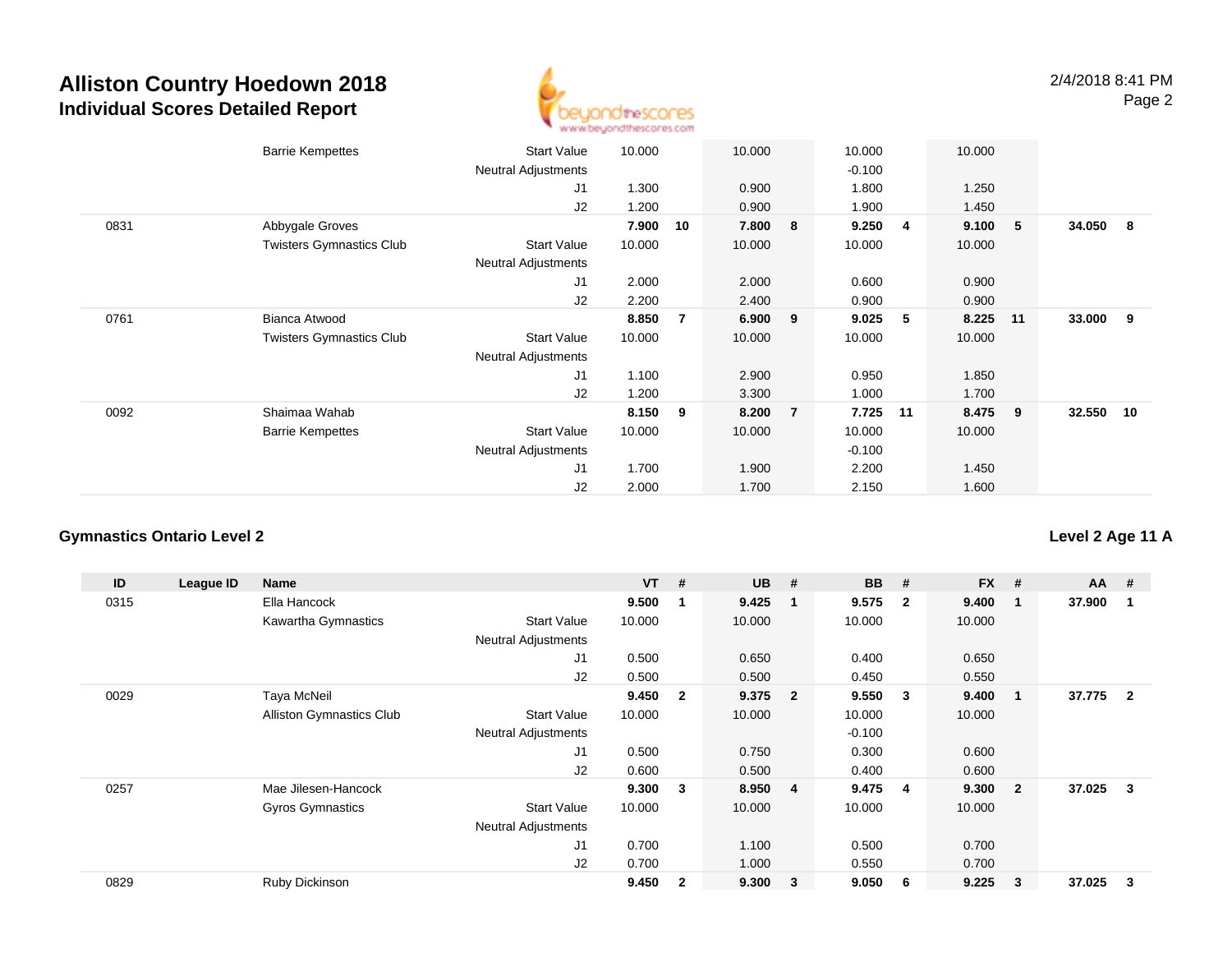

|      | <b>Twisters Gymnastics Club</b> | <b>Start Value</b><br><b>Neutral Adjustments</b> | 10.000 |                | 10.000 |                | 10.000   |                | 10.000 |                |        |                |
|------|---------------------------------|--------------------------------------------------|--------|----------------|--------|----------------|----------|----------------|--------|----------------|--------|----------------|
|      |                                 | J1                                               | 0.500  |                | 0.800  |                | 0.850    |                | 0.750  |                |        |                |
|      |                                 | J2                                               | 0.600  |                | 0.600  |                | 1.050    |                | 0.800  |                |        |                |
| 0314 | Lilli Bidgood                   |                                                  | 9.150  | 5              | 8.825  | 6              | 9.625    | $\mathbf{1}$   | 8.850  | 8              | 36.450 | $\overline{4}$ |
|      | Kawartha Gymnastics             | <b>Start Value</b>                               | 10.000 |                | 10.000 |                | 10.000   |                | 10.000 |                |        |                |
|      |                                 | <b>Neutral Adjustments</b>                       |        |                |        |                |          |                |        |                |        |                |
|      |                                 | J1                                               | 0.800  |                | 1.050  |                | 0.300    |                | 1.300  |                |        |                |
|      |                                 | J2                                               | 0.900  |                | 1.300  |                | 0.450    |                | 1.000  |                |        |                |
| 0762 | Mia Atwood                      |                                                  | 9.200  | 4              | 8.875  | 5              | 8.875    | 8              | 8.950  | $\overline{7}$ | 35.900 | 5              |
|      | <b>Twisters Gymnastics Club</b> | <b>Start Value</b>                               | 10.000 |                | 10.000 |                | 10.000   |                | 10.000 |                |        |                |
|      |                                 | <b>Neutral Adjustments</b>                       |        |                |        |                |          |                |        |                |        |                |
|      |                                 | J1                                               | 0.900  |                | 1.100  |                | 1.000    |                | 0.900  |                |        |                |
|      |                                 | J2                                               | 0.700  |                | 1.150  |                | 1.250    |                | 1.200  |                |        |                |
| 0576 | <b>Addison Taylor</b>           |                                                  | 9.000  | $\overline{7}$ | 8.150  | 9              | 9.300    | 5              | 9.175  | $\overline{4}$ | 35.625 | 6              |
|      | <b>Pulsars Gymnastics Club</b>  | <b>Start Value</b>                               | 10.000 |                | 10.000 |                | 10.000   |                | 10.000 |                |        |                |
|      |                                 | <b>Neutral Adjustments</b>                       |        |                |        |                |          |                |        |                |        |                |
|      |                                 | J1                                               | 1.000  |                | 1.600  |                | 0.650    |                | 0.750  |                |        |                |
|      |                                 | J2                                               | 1.000  |                | 2.100  |                | 0.750    |                | 0.900  |                |        |                |
| 0371 | Danielle Boken                  |                                                  | 8.900  | 8              | 8.400  | $\overline{7}$ | 8.900    | $\overline{7}$ | 9.100  | 5              | 35.300 | $\overline{7}$ |
|      | Mariposa                        | <b>Start Value</b>                               | 10.000 |                | 10.000 |                | 10.000   |                | 10.000 |                |        |                |
|      |                                 | <b>Neutral Adjustments</b>                       |        |                |        |                | $-0.100$ |                |        |                |        |                |
|      |                                 | J1                                               | 1.100  |                | 1.600  |                | 1.000    |                | 0.800  |                |        |                |
|      |                                 | J2                                               | 1.100  |                | 1.600  |                | 1.000    |                | 1.000  |                |        |                |
| 0086 | Alyssa McGovern                 |                                                  | 9.050  | 6              | 8.200  | 8              | 8.550    | 9              | 8.975  | 6              | 34.775 | $_{\rm 8}$     |
|      | <b>Barrie Kempettes</b>         | <b>Start Value</b>                               | 10.000 |                | 10.000 |                | 10.000   |                | 10.000 |                |        |                |
|      |                                 | <b>Neutral Adjustments</b>                       |        |                |        |                | $-0.100$ |                |        |                |        |                |
|      |                                 | J1                                               | 0.900  |                | 1.800  |                | 1.300    |                | 1.000  |                |        |                |
|      |                                 | J2                                               | 1.000  |                | 1.800  |                | 1.400    |                | 1.050  |                |        |                |

### **Gymnastics Ontario Level 2**

**Level 2 Age 12**

| ID   | League ID | Name                            |                            | <b>VT</b> | # | <b>UB</b> | # | <b>BB</b> | - # | <b>FX</b> | - #                     | <b>AA</b> | -# |
|------|-----------|---------------------------------|----------------------------|-----------|---|-----------|---|-----------|-----|-----------|-------------------------|-----------|----|
| 0016 |           | <b>Emily Cubitt</b>             |                            | 9.450     |   | 9.250     | 3 | 9.425     | 3   | 9.275     | $\overline{\mathbf{2}}$ | 37.400    |    |
|      |           | <b>Alliston Gymnastics Club</b> | <b>Start Value</b>         | 10.000    |   | 10.000    |   | 10.000    |     | 10.000    |                         |           |    |
|      |           |                                 | <b>Neutral Adjustments</b> |           |   |           |   | $-0.100$  |     |           |                         |           |    |
|      |           |                                 | J1                         | 0.500     |   | 0.850     |   | 0.500     |     | 0.850     |                         |           |    |
|      |           |                                 | J2                         | 0.600     |   | 0.650     |   | 0.450     |     | 0.600     |                         |           |    |
| 0273 |           | Natalie Solnik                  |                            | 9.400     |   | 9.325     | 2 | 9.150     | 5   | 9.525     |                         | 37.400    |    |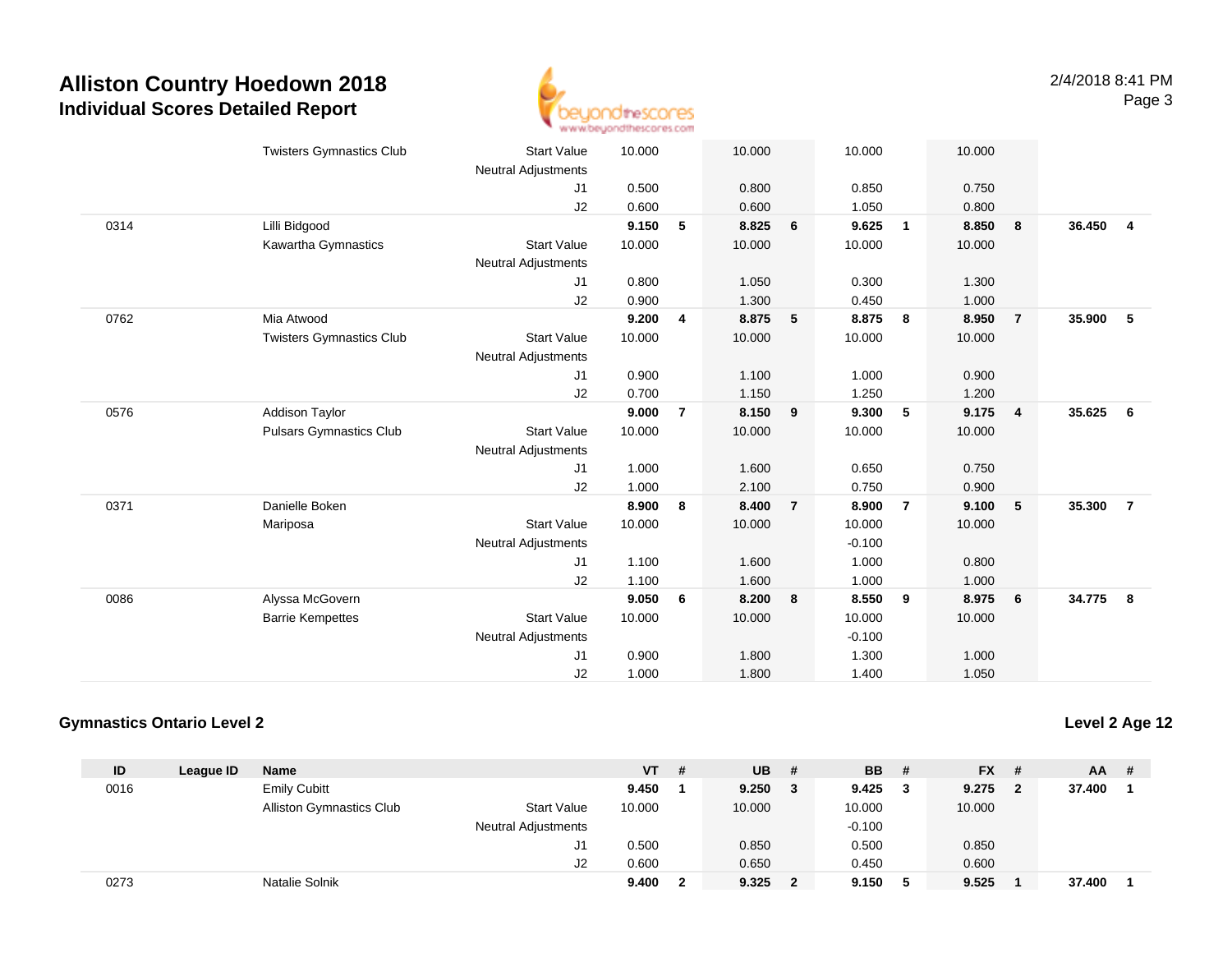

|      | <b>Gyros Gymnastics</b>         | <b>Start Value</b>         | 10.000 |                | 10.000 |                | 10.000   |                  | 10.000 |                         |        |                |
|------|---------------------------------|----------------------------|--------|----------------|--------|----------------|----------|------------------|--------|-------------------------|--------|----------------|
|      |                                 | <b>Neutral Adjustments</b> |        |                |        |                | $-0.100$ |                  |        |                         |        |                |
|      |                                 | J1                         | 0.600  |                | 0.700  |                | 0.800    |                  | 0.500  |                         |        |                |
|      |                                 | J2                         | 0.600  |                | 0.650  |                | 0.700    |                  | 0.450  |                         |        |                |
| 0310 | Corina Kuyvenhoven              |                            | 9.125  | 5              | 9.450  | $\mathbf{1}$   | 9.225    | 4                | 9.250  | $\overline{\mathbf{3}}$ | 37.050 | $\overline{2}$ |
|      | Kawartha Gymnastics             | <b>Start Value</b>         | 10.000 |                | 10.000 |                | 10.000   |                  | 10.000 |                         |        |                |
|      |                                 | <b>Neutral Adjustments</b> |        |                |        |                |          |                  |        |                         |        |                |
|      |                                 | J1                         | 0.850  |                | 0.500  |                | 0.700    |                  | 0.850  |                         |        |                |
|      |                                 | J2                         | 0.900  |                | 0.600  |                | 0.850    |                  | 0.650  |                         |        |                |
| 0044 | Vitalia Ursu                    |                            | 9.000  | $\overline{7}$ | 9.150  | 4              | 9.600    | $\overline{1}$   | 9.125  | $\overline{\mathbf{4}}$ | 36.875 | $\mathbf{3}$   |
|      | Alliston Gymnastics Club        | <b>Start Value</b>         | 10.000 |                | 10.000 |                | 10.000   |                  | 10.000 |                         |        |                |
|      |                                 | <b>Neutral Adjustments</b> |        |                |        |                |          |                  |        |                         |        |                |
|      |                                 | J1                         | 1.000  |                | 0.800  |                | 0.400    |                  | 0.900  |                         |        |                |
|      |                                 | J2                         | 1.000  |                | 0.900  |                | 0.400    |                  | 0.850  |                         |        |                |
| 0807 | Abigail Todd                    |                            | 9.300  | 4              | 9.125  | 5              | 9.475    | $\overline{2}$   | 8.975  | 5                       | 36.875 | $\mathbf{3}$   |
|      | <b>Twisters Gymnastics Club</b> | <b>Start Value</b>         | 10.000 |                | 10.000 |                | 10.000   |                  | 10.000 |                         |        |                |
|      |                                 | <b>Neutral Adjustments</b> |        |                |        |                |          |                  |        |                         |        |                |
|      |                                 | J1                         | 0.700  |                | 0.900  |                | 0.450    |                  | 1.150  |                         |        |                |
|      |                                 | J2                         | 0.700  |                | 0.850  |                | 0.600    |                  | 0.900  |                         |        |                |
| 0803 | Jaycee Mazenauer                |                            | 9.100  | 6              | 8.750  | 6              | 9.075    | 6                | 8.675  | 6                       | 35.600 | $\overline{4}$ |
|      | <b>Twisters Gymnastics Club</b> | <b>Start Value</b>         | 10.000 |                | 10.000 |                | 10.000   |                  | 10.000 |                         |        |                |
|      |                                 | <b>Neutral Adjustments</b> |        |                |        |                | $-0.100$ |                  |        |                         |        |                |
|      |                                 | J1                         | 1.000  |                | 1.350  |                | 0.800    |                  | 1.250  |                         |        |                |
|      |                                 | J2                         | 0.800  |                | 1.150  |                | 0.850    |                  | 1.400  |                         |        |                |
| 0089 | <b>Brooke Tollady</b>           |                            | 9.350  | 3              | 8.750  | 6              | 8.750    | $\boldsymbol{8}$ | 8.025  | $\bf{8}$                | 34.875 | $-5$           |
|      | <b>Barrie Kempettes</b>         | <b>Start Value</b>         | 10.000 |                | 10.000 |                | 10.000   |                  | 10.000 |                         |        |                |
|      |                                 | <b>Neutral Adjustments</b> |        |                |        |                | $-0.100$ |                  |        |                         |        |                |
|      |                                 | J1                         | 0.600  |                | 1.150  |                | 1.200    |                  | 2.000  |                         |        |                |
|      |                                 | J2                         | 0.700  |                | 1.350  |                | 1.100    |                  | 1.950  |                         |        |                |
| 0087 | MacKenzie Rodgers               |                            | 8.900  | 8              | 8.125  | $\overline{7}$ | 8.925    | $\overline{7}$   | 8.125  | $\overline{7}$          | 34.075 | - 6            |
|      | <b>Barrie Kempettes</b>         | <b>Start Value</b>         | 10.000 |                | 10.000 |                | 10.000   |                  | 10.000 |                         |        |                |
|      |                                 | <b>Neutral Adjustments</b> |        |                |        |                | $-0.100$ |                  |        |                         |        |                |
|      |                                 | J1                         | 1.000  |                | 1.750  |                | 1.100    |                  | 1.850  |                         |        |                |
|      |                                 | J2                         | 1.200  |                | 2.000  |                | 0.850    |                  | 1.900  |                         |        |                |
|      |                                 |                            |        |                |        |                |          |                  |        |                         |        |                |

**Gymnastics Ontario Level 2**

**Level 2 Age 13**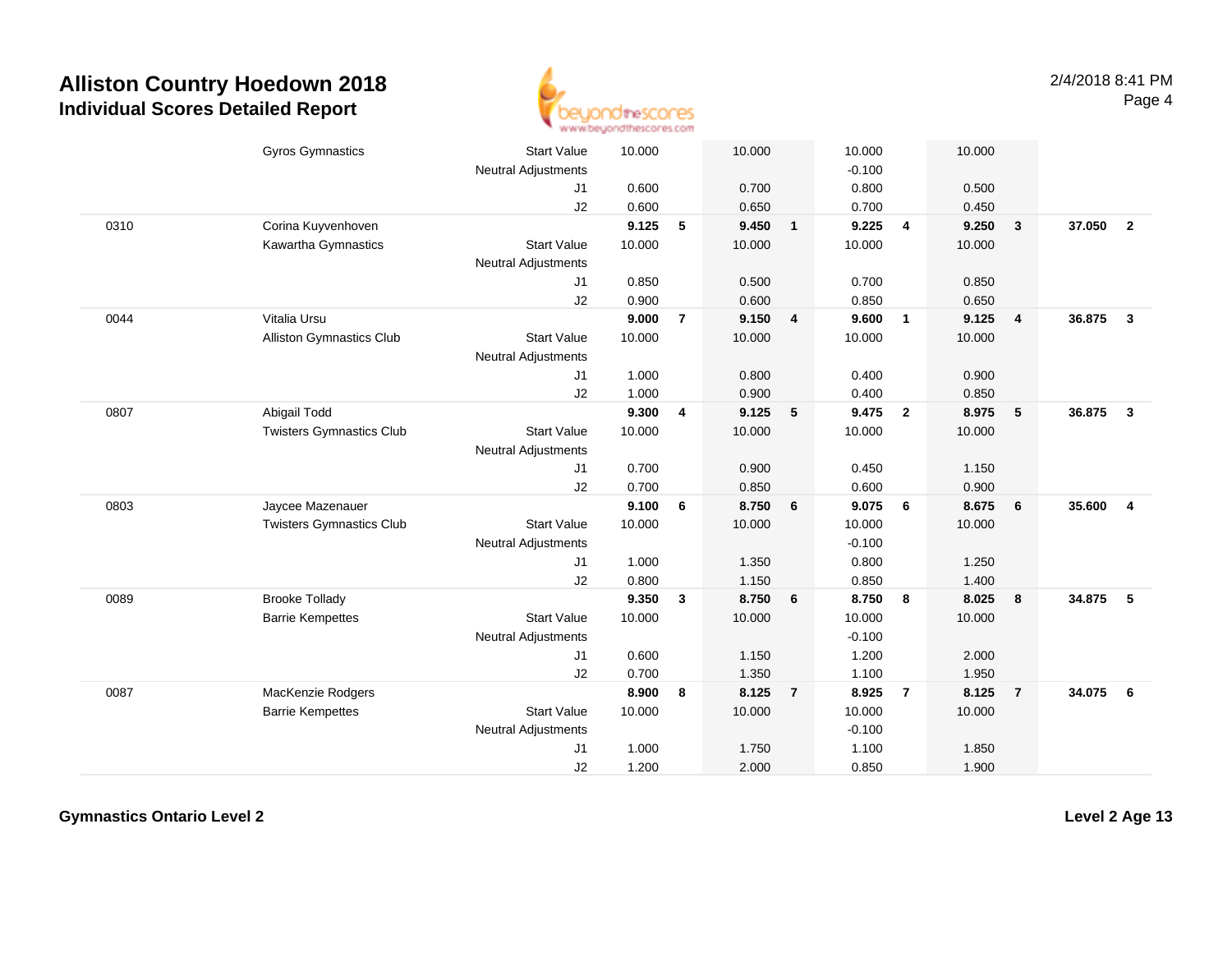

| $\mathsf{ID}$ | <b>League ID</b> | <b>Name</b>                     |                            | VT     | #                       | UB     | #              | <b>BB</b> | #                       | <b>FX</b> | #                       | AA     | #              |
|---------------|------------------|---------------------------------|----------------------------|--------|-------------------------|--------|----------------|-----------|-------------------------|-----------|-------------------------|--------|----------------|
| 0028          |                  | Rosie McHardy                   |                            | 9.350  | $\mathbf{2}$            | 9.375  | $\overline{4}$ | 9.425     | $\mathbf{2}$            | 9.275     | $\mathbf{3}$            | 37.425 | $\mathbf{1}$   |
|               |                  | Alliston Gymnastics Club        | <b>Start Value</b>         | 10.000 |                         | 10.000 |                | 10.000    |                         | 10.000    |                         |        |                |
|               |                  |                                 | <b>Neutral Adjustments</b> |        |                         |        |                |           |                         |           |                         |        |                |
|               |                  |                                 | J1                         | 0.600  |                         | 0.650  |                | 0.600     |                         | 0.700     |                         |        |                |
|               |                  |                                 | J2                         | 0.700  |                         | 0.600  |                | 0.550     |                         | 0.750     |                         |        |                |
| 0009          |                  | Jamie Bradley                   |                            | 9.475  | $\mathbf{1}$            | 9.750  | $\mathbf{1}$   | 8.350     | $\overline{7}$          | 9.650     | $\overline{1}$          | 37.225 | $\overline{2}$ |
|               |                  | Alliston Gymnastics Club        | <b>Start Value</b>         | 10.000 |                         | 10.000 |                | 10.000    |                         | 10.000    |                         |        |                |
|               |                  |                                 | <b>Neutral Adjustments</b> |        |                         |        |                | $-0.100$  |                         |           |                         |        |                |
|               |                  |                                 | J1                         | 0.550  |                         | 0.250  |                | 1.600     |                         | 0.400     |                         |        |                |
|               |                  |                                 | J2                         | 0.500  |                         | 0.250  |                | 1.500     |                         | 0.300     |                         |        |                |
| 0312          |                  | <b>Brianna Lee</b>              |                            | 9.300  | $\mathbf{3}$            | 9.425  | $\mathbf{3}$   | 9.150     | 5                       | 8.775     | $5\phantom{.0}$         | 36.650 | $\mathbf{3}$   |
|               |                  | Kawartha Gymnastics             | <b>Start Value</b>         | 10.000 |                         | 10.000 |                | 10.000    |                         | 10.000    |                         |        |                |
|               |                  |                                 | <b>Neutral Adjustments</b> |        |                         |        |                |           |                         |           |                         |        |                |
|               |                  |                                 | J1                         | 0.700  |                         | 0.550  |                | 0.800     |                         | 1.350     |                         |        |                |
|               |                  |                                 | J2                         | 0.700  |                         | 0.600  |                | 0.900     |                         | 1.100     |                         |        |                |
| 0265          |                  | Erica Cimini                    |                            | 9.150  | $\overline{\mathbf{4}}$ | 9.450  | $\overline{2}$ | 9.000     | 6                       | 8.950     | $\overline{4}$          | 36.550 | 4              |
|               |                  | <b>Gyros Gymnastics</b>         | <b>Start Value</b>         | 10.000 |                         | 10.000 |                | 10.000    |                         | 10.000    |                         |        |                |
|               |                  |                                 | <b>Neutral Adjustments</b> |        |                         |        |                | $-0.100$  |                         |           |                         |        |                |
|               |                  |                                 | J1                         | 0.900  |                         | 0.600  |                | 0.800     |                         | 1.100     |                         |        |                |
|               |                  |                                 | J <sub>2</sub>             | 0.800  |                         | 0.500  |                | 1.000     |                         | 1.000     |                         |        |                |
| 0581          |                  | <b>Taylor Watson</b>            |                            | 8.950  | 6                       | 9.200  | 5              | 9.275     | $\overline{4}$          | 8.600     | $6\phantom{1}6$         | 36.025 | 5              |
|               |                  | <b>Pulsars Gymnastics Club</b>  | <b>Start Value</b>         | 10.000 |                         | 10.000 |                | 10.000    |                         | 10.000    |                         |        |                |
|               |                  |                                 | <b>Neutral Adjustments</b> |        |                         |        |                |           |                         |           |                         |        |                |
|               |                  |                                 | J1                         | 1.100  |                         | 0.900  |                | 0.850     |                         | 1.500     |                         |        |                |
|               |                  |                                 | J2                         | 1.000  |                         | 0.700  |                | 0.600     |                         | 1.300     |                         |        |                |
| 0802          |                  | Ella Mazenauer                  |                            | 9.150  | $\overline{\mathbf{4}}$ | 8.350  | 6              | 9.325     | $\mathbf{3}$            | 8.250     | $\overline{7}$          | 35.075 | - 6            |
|               |                  | <b>Twisters Gymnastics Club</b> | <b>Start Value</b>         | 10.000 |                         | 10.000 |                | 10.000    |                         | 10.000    |                         |        |                |
|               |                  |                                 | <b>Neutral Adjustments</b> |        |                         |        |                |           |                         |           |                         |        |                |
|               |                  |                                 | J1                         | 0.900  |                         | 1.700  |                | 0.650     |                         | 1.650     |                         |        |                |
|               |                  |                                 | J2                         | 0.800  |                         | 1.600  |                | 0.700     |                         | 1.850     |                         |        |                |
| 0144          |                  | Hazel Big Canoe                 |                            | 9.000  | 5                       | 6.400  | $\overline{7}$ | 9.475     | $\overline{\mathbf{1}}$ | 9.375     | $\overline{\mathbf{2}}$ | 34.250 | $\overline{7}$ |
|               |                  | Flip 'n' Wicked Gymnastics      | <b>Start Value</b>         | 10.000 |                         | 10.000 |                | 10.000    |                         | 10.000    |                         |        |                |
|               |                  |                                 | <b>Neutral Adjustments</b> | 1.000  |                         |        |                |           |                         |           |                         |        |                |
|               |                  |                                 | J1                         |        |                         | 3.300  |                | 0.450     |                         | 0.600     |                         |        |                |
|               |                  |                                 | J2                         | 1.000  |                         | 3.900  |                | 0.600     |                         | 0.650     |                         |        |                |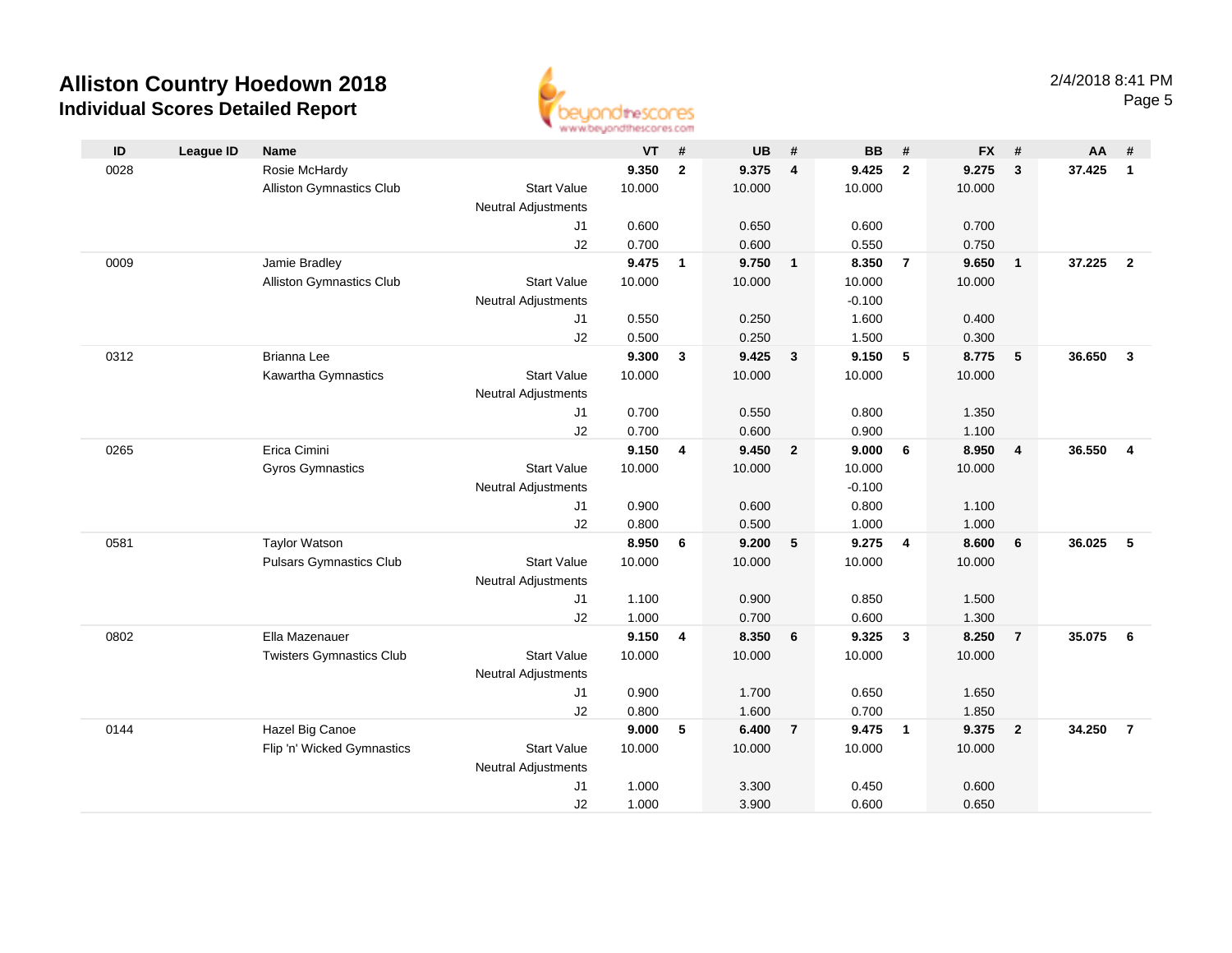



**Level 2 Age 14 & 15**

| ID   | <b>League ID</b> | <b>Name</b>                     |                            | <b>VT</b>    | #                        | <b>UB</b> | #                        | <b>BB</b> | #                        | <b>FX</b> | #                        | <b>AA</b> | #                        |
|------|------------------|---------------------------------|----------------------------|--------------|--------------------------|-----------|--------------------------|-----------|--------------------------|-----------|--------------------------|-----------|--------------------------|
| 0718 |                  | Megan Dennis                    |                            | <b>X.XXX</b> | $\overline{\phantom{a}}$ | X.XXX     | $\overline{\phantom{a}}$ | X.XXX     | $\overline{\phantom{a}}$ | X.XXX     | $\overline{\phantom{a}}$ | 0.000     | $\overline{\phantom{a}}$ |
| 0798 |                  | Legacy Clarke                   |                            | 9.375        | $\overline{2}$           | 9.600     | $\mathbf{1}$             | 9.575     | $\overline{2}$           | 9.225     | $\mathbf{1}$             | 37.775    | $\mathbf{1}$             |
|      |                  | <b>Twisters Gymnastics Club</b> | <b>Start Value</b>         | 10.000       |                          | 10.000    |                          | 10.000    |                          | 10.000    |                          |           |                          |
|      |                  |                                 | <b>Neutral Adjustments</b> |              |                          |           |                          |           |                          |           |                          |           |                          |
|      |                  |                                 | J1                         | 0.650        |                          | 0.400     |                          | 0.450     |                          | 0.800     |                          |           |                          |
|      |                  |                                 | J2                         | 0.600        |                          | 0.400     |                          | 0.400     |                          | 0.750     |                          |           |                          |
| 0766 |                  | Kyra Adsetts-Adams              |                            | 9.425        | $\mathbf{1}$             | 9.275     | $\overline{4}$           | 9.600     | $\overline{1}$           | 8.975     | $\overline{4}$           | 37.275    | $\overline{\mathbf{2}}$  |
|      |                  | <b>Twisters Gymnastics Club</b> | <b>Start Value</b>         | 10.000       |                          | 10.000    |                          | 10.000    |                          | 10.000    |                          |           |                          |
|      |                  |                                 | <b>Neutral Adjustments</b> |              |                          |           |                          |           |                          |           |                          |           |                          |
|      |                  |                                 | J1                         | 0.550        |                          | 0.800     |                          | 0.400     |                          | 1.150     |                          |           |                          |
|      |                  |                                 | J2                         | 0.600        |                          | 0.650     |                          | 0.400     |                          | 0.900     |                          |           |                          |
| 0039 |                  | <b>Breanna Smee</b>             |                            | 9.325        | 3                        | 9.350     | $\overline{\mathbf{3}}$  | 9.600     | $\overline{1}$           | 8.750     | 6                        | 37.025    | $\mathbf{3}$             |
|      |                  | Alliston Gymnastics Club        | <b>Start Value</b>         | 10.000       |                          | 10.000    |                          | 10.000    |                          | 10.000    |                          |           |                          |
|      |                  |                                 | <b>Neutral Adjustments</b> |              |                          |           |                          |           |                          |           |                          |           |                          |
|      |                  |                                 | J1                         | 0.650        |                          | 0.650     |                          | 0.400     |                          | 1.350     |                          |           |                          |
|      |                  |                                 | J2                         | 0.700        |                          | 0.650     |                          | 0.400     |                          | 1.150     |                          |           |                          |
| 0797 |                  | Sophia Bonellos                 |                            | 9.425        | $\mathbf{1}$             | 8.825     | 6                        | 9.425     | $\mathbf{3}$             | 9.000     | 3                        | 36.675    | 4                        |
|      |                  | <b>Twisters Gymnastics Club</b> | <b>Start Value</b>         | 10.000       |                          | 10.000    |                          | 10.000    |                          | 10.000    |                          |           |                          |
|      |                  |                                 | Neutral Adjustments        |              |                          |           |                          |           |                          |           |                          |           |                          |
|      |                  |                                 | J1                         | 0.600        |                          | 1.200     |                          | 0.550     |                          | 1.050     |                          |           |                          |
|      |                  |                                 | J2                         | 0.550        |                          | 1.150     |                          | 0.600     |                          | 0.950     |                          |           |                          |
| 0083 |                  | Scarlett Zerback                |                            | 9.250        | 4                        | 8.925     | 5                        | 9.250     | $\overline{4}$           | 9.200     | $\overline{2}$           | 36.625    | 5                        |
|      |                  | <b>Barrie Kempettes</b>         | <b>Start Value</b>         | 10.000       |                          | 10.000    |                          | 10.000    |                          | 10.000    |                          |           |                          |
|      |                  |                                 | <b>Neutral Adjustments</b> |              |                          |           |                          | $-0.100$  |                          |           |                          |           |                          |
|      |                  |                                 | J1                         | 0.700        |                          | 1.100     |                          | 0.700     |                          | 0.800     |                          |           |                          |
|      |                  |                                 | J2                         | 0.800        |                          | 1.050     |                          | 0.600     |                          | 0.800     |                          |           |                          |
| 0266 |                  | <b>Emily Gilmer</b>             |                            | 9.175        | 5                        | 9.400     | $\overline{\mathbf{2}}$  | 8.975     | 5                        | 8.800     | 5                        | 36.350    | 6                        |
|      |                  | <b>Gyros Gymnastics</b>         | <b>Start Value</b>         | 10.000       |                          | 10.000    |                          | 10.000    |                          | 10.000    |                          |           |                          |
|      |                  |                                 | <b>Neutral Adjustments</b> |              |                          |           |                          | $-0.100$  |                          |           |                          |           |                          |
|      |                  |                                 | J <sub>1</sub>             | 0.750        |                          | 0.600     |                          | 0.900     |                          | 1.150     |                          |           |                          |
|      |                  |                                 | J2                         | 0.900        |                          | 0.600     |                          | 0.950     |                          | 1.250     |                          |           |                          |

**Gymnastics Ontario Level 2**

**Level 2 Age 9 A**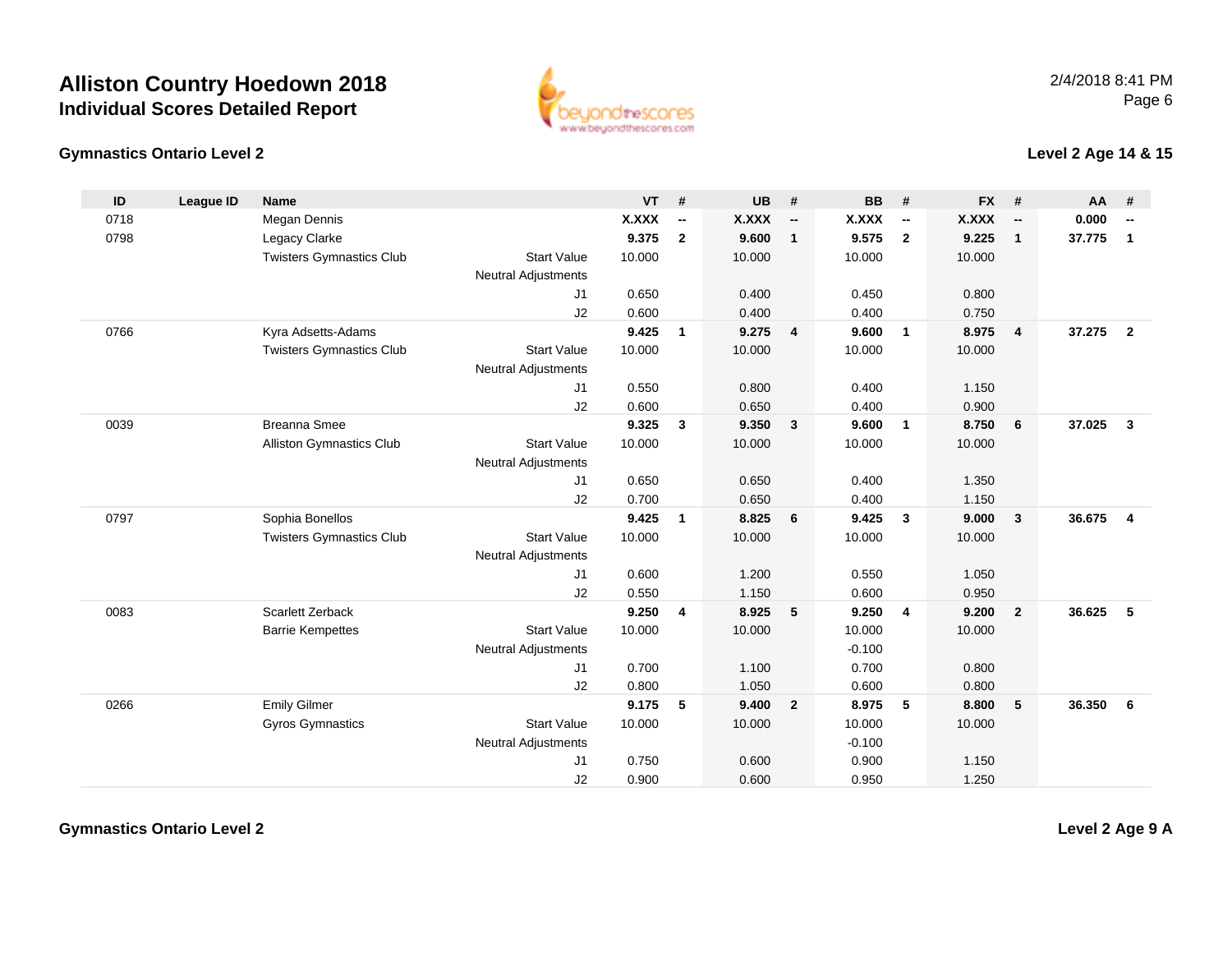

| ID   | <b>League ID</b> | <b>Name</b>                        |                                  | VT     | #                       | <b>UB</b> | #              | <b>BB</b> | #              | <b>FX</b> | #                       | AA     | #                       |
|------|------------------|------------------------------------|----------------------------------|--------|-------------------------|-----------|----------------|-----------|----------------|-----------|-------------------------|--------|-------------------------|
| 0112 |                  | Ava Woltman                        |                                  | 9.450  | $\mathbf{2}$            | 9.350     | $\mathbf{1}$   | 9.525     | $\mathbf{3}$   | 9.725     | $\overline{1}$          | 38.050 | $\mathbf{1}$            |
|      |                  | <b>Evolution Gymnastics Aurora</b> | <b>Start Value</b>               | 10.000 |                         | 10.000    |                | 10.000    |                | 10.000    |                         |        |                         |
|      |                  |                                    | <b>Neutral Adjustments</b>       |        |                         |           |                |           |                |           |                         |        |                         |
|      |                  |                                    | J1                               | 0.600  |                         | 0.700     |                | 0.550     |                | 0.250     |                         |        |                         |
|      |                  |                                    | J2                               | 0.500  |                         | 0.600     |                | 0.400     |                | 0.300     |                         |        |                         |
| 0438 |                  | Abby Adams                         |                                  | 9.325  | $\overline{\mathbf{4}}$ | 8.950     | $\overline{4}$ | 9.650     | $\overline{1}$ | 9.725     | $\overline{1}$          | 37.650 | $\overline{2}$          |
|      |                  | Northern Stars                     | <b>Start Value</b>               | 10.000 |                         | 10.000    |                | 10.000    |                | 10.000    |                         |        |                         |
|      |                  |                                    | <b>Neutral Adjustments</b>       |        |                         |           |                | $-0.100$  |                |           |                         |        |                         |
|      |                  |                                    | J1                               | 0.650  |                         | 1.000     |                | 0.200     |                | 0.350     |                         |        |                         |
|      |                  |                                    | J2                               | 0.700  |                         | 1.100     |                | 0.300     |                | 0.200     |                         |        |                         |
| 0423 |                  | Madison Tremblay                   |                                  | 9.350  | 3                       | 9.050     | 3              | 9.625     | $\overline{2}$ | 9.225     | 6                       | 37.250 | $\mathbf{3}$            |
|      |                  | North Bay Apollo                   | <b>Start Value</b>               | 10.000 |                         | 10.000    |                | 10.000    |                | 10.000    |                         |        |                         |
|      |                  |                                    | <b>Neutral Adjustments</b>       |        |                         |           |                |           |                |           |                         |        |                         |
|      |                  |                                    | J1                               | 0.700  |                         | 1.000     |                | 0.400     |                | 0.850     |                         |        |                         |
|      |                  |                                    | J2                               | 0.600  |                         | 0.900     |                | 0.350     |                | 0.700     |                         |        |                         |
| 0255 |                  | Ava Freiheit                       |                                  | 9.525  | $\mathbf{1}$            | 8.750     | 5              | 9.225     | $\overline{7}$ | 9.325     | $\overline{4}$          | 36.825 | $\overline{\mathbf{4}}$ |
|      |                  | Gyros Gymnastics                   | <b>Start Value</b>               | 10.000 |                         | 10.000    |                | 10.000    |                | 10.000    |                         |        |                         |
|      |                  |                                    | <b>Neutral Adjustments</b>       |        |                         |           |                |           |                |           |                         |        |                         |
|      |                  |                                    | J1                               | 0.450  |                         | 1.400     |                | 0.700     |                | 0.600     |                         |        |                         |
|      |                  |                                    | J2                               | 0.500  |                         | 1.100     |                | 0.850     |                | 0.750     |                         |        |                         |
| 0843 |                  | Selah Gowing                       |                                  | 8.950  | $\overline{7}$          | 9.150     | $\overline{2}$ | 9.375     | $\overline{4}$ | 9.300     | 5                       | 36.775 | 5                       |
|      |                  | <b>Twisters Gymnastics Club</b>    | <b>Start Value</b>               | 10.000 |                         | 10.000    |                | 10.000    |                | 10.000    |                         |        |                         |
|      |                  |                                    | <b>Neutral Adjustments</b>       |        |                         |           |                |           |                |           |                         |        |                         |
|      |                  |                                    | J1                               | 1.000  |                         | 0.800     |                | 0.500     |                | 0.850     |                         |        |                         |
|      |                  | Leora Lefton                       | J2                               | 1.100  |                         | 0.900     |                | 0.750     |                | 0.550     |                         |        |                         |
| 0254 |                  |                                    |                                  | 9.450  | $\mathbf{2}$            | 8.550     | 6              | 9.325     | 5              | 9.350     | $\overline{\mathbf{3}}$ | 36.675 | 6                       |
|      |                  | <b>Gyros Gymnastics</b>            | <b>Start Value</b>               | 10.000 |                         | 10.000    |                | 10.000    |                | 10.000    |                         |        |                         |
|      |                  |                                    | <b>Neutral Adjustments</b><br>J1 | 0.500  |                         | 1.500     |                | 0.700     |                | 0.550     |                         |        |                         |
|      |                  |                                    | J2                               | 0.600  |                         | 1.400     |                | 0.650     |                | 0.750     |                         |        |                         |
| 0554 |                  | Ariena Kondovski                   |                                  | 8.850  | 8                       | 9.050     | $\mathbf{3}$   | 9.200     | 8              | 8.925     | $\overline{7}$          | 36.025 | $\overline{7}$          |
|      |                  | <b>Pulsars Gymnastics Club</b>     | <b>Start Value</b>               | 10.000 |                         | 10.000    |                | 10.000    |                | 10.000    |                         |        |                         |
|      |                  |                                    | <b>Neutral Adjustments</b>       |        |                         |           |                |           |                |           |                         |        |                         |
|      |                  |                                    | J1                               | 1.200  |                         | 0.900     |                | 0.700     |                | 1.000     |                         |        |                         |
|      |                  |                                    | J2                               | 1.100  |                         | 1.000     |                | 0.900     |                | 1.150     |                         |        |                         |
| 0574 |                  | Alia Sturgis                       |                                  | 9.150  | 6                       | 8.175     | 10             | 8.950     | 9              | 9.475     | $\overline{2}$          | 35.750 | 8                       |
|      |                  | <b>Pulsars Gymnastics Club</b>     | <b>Start Value</b>               | 10.000 |                         | 10.000    |                | 10.000    |                | 10.000    |                         |        |                         |
|      |                  |                                    | <b>Neutral Adjustments</b>       |        |                         |           |                | $-0.100$  |                |           |                         |        |                         |
|      |                  |                                    | J1                               | 0.900  |                         | 1.850     |                | 0.900     |                | 0.550     |                         |        |                         |
|      |                  |                                    |                                  |        |                         |           |                |           |                |           |                         |        |                         |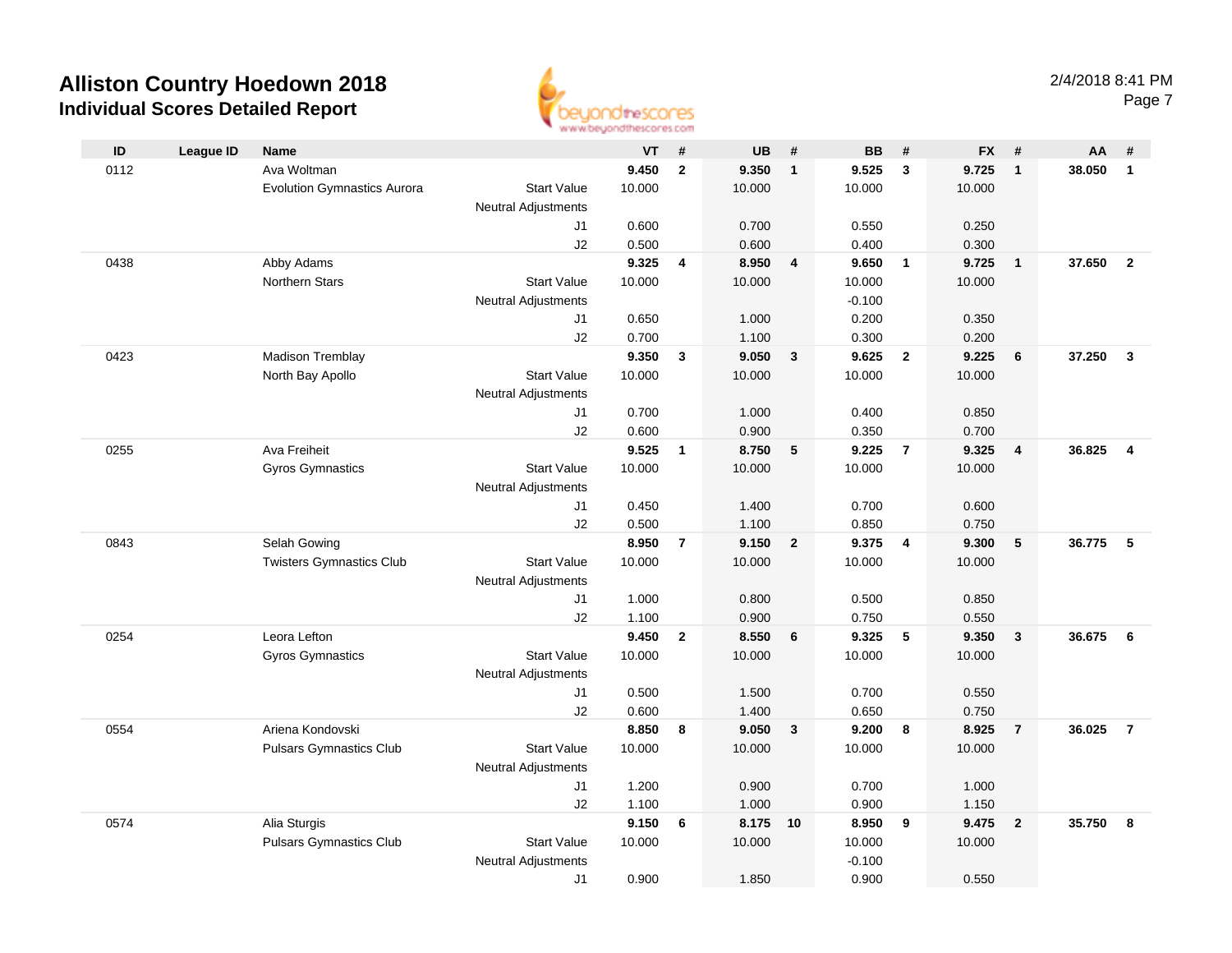

|      |                                 | J2                         | 0.800  |   | 1.800   |                | 1.000  |                | 0.500  |            |        |     |
|------|---------------------------------|----------------------------|--------|---|---------|----------------|--------|----------------|--------|------------|--------|-----|
| 0826 | <b>Madison Campbell</b>         |                            | 9.250  | 5 | 8.300   | $\overline{7}$ | 9.275  | 6 <sup>6</sup> | 8.875  | $_{\rm 8}$ | 35.700 | - 9 |
|      | <b>Twisters Gymnastics Club</b> | <b>Start Value</b>         | 10.000 |   | 10.000  |                | 10.000 |                | 10.000 |            |        |     |
|      |                                 | <b>Neutral Adjustments</b> |        |   |         |                |        |                |        |            |        |     |
|      |                                 | J <sub>1</sub>             | 0.800  |   | 1.600   |                | 0.800  |                | 1.150  |            |        |     |
|      |                                 | J2                         | 0.700  |   | 1.800   |                | 0.650  |                | 1.100  |            |        |     |
| 0425 | Darcey Ridler                   |                            | 8.950  | 7 | 8.200 9 |                | 8.900  | 10             | 8.750  | - 9        | 34.800 | 10  |
|      | North Bay Apollo                | <b>Start Value</b>         | 10.000 |   | 10.000  |                | 10.000 |                | 10.000 |            |        |     |
|      |                                 | <b>Neutral Adjustments</b> |        |   |         |                |        |                |        |            |        |     |
|      |                                 | J <sub>1</sub>             | 1.000  |   | 1.700   |                | 1.100  |                | 1.200  |            |        |     |
|      |                                 | J2                         | 1.100  |   | 1.900   |                | 1.100  |                | 1.300  |            |        |     |
| 0714 | Allison O'Hara                  |                            | 8.700  | 9 | 8.250 8 |                | 9.200  | - 8            | 8.475  | 10         | 34.625 | 11  |
|      | <b>Tornados Gymnastics</b>      | <b>Start Value</b>         | 10.000 |   | 10.000  |                | 10.000 |                | 10.000 |            |        |     |
|      |                                 | <b>Neutral Adjustments</b> |        |   |         |                |        |                |        |            |        |     |
|      |                                 | J <sub>1</sub>             | 1.200  |   | 1.700   |                | 0.650  |                | 1.400  |            |        |     |
|      |                                 | J2                         | 1.400  |   | 1.800   |                | 0.950  |                | 1.650  |            |        |     |

### **Gymnastics Ontario Level 2**

**Level 2 Age 10 A**

| ID   | League ID | <b>Name</b>                        |                            | <b>VT</b> | #            | <b>UB</b> | #                       | <b>BB</b> | #              | <b>FX</b> | # | $AA$ # |                |
|------|-----------|------------------------------------|----------------------------|-----------|--------------|-----------|-------------------------|-----------|----------------|-----------|---|--------|----------------|
| 0595 |           | Julia Konovalov                    |                            | 9.250     | 4            | 9.425     | -1                      | 9.475     | -1             | 9.200     | 3 | 37.350 |                |
|      |           | <b>Shenderey Gymnastics Centre</b> | <b>Start Value</b>         | 10.000    |              | 10.000    |                         | 10.000    |                | 10.000    |   |        |                |
|      |           |                                    | <b>Neutral Adjustments</b> |           |              |           |                         |           |                |           |   |        |                |
|      |           |                                    | J1                         | 0.700     |              | 0.600     |                         | 0.500     |                | 0.900     |   |        |                |
|      |           |                                    | J <sub>2</sub>             | 0.800     |              | 0.550     |                         | 0.550     |                | 0.700     |   |        |                |
| 0313 |           | Emilia Girard                      |                            | 9.400     | $\mathbf{2}$ | 8.750     | $\overline{7}$          | 9.425     | $\overline{2}$ | 9.525     | 1 | 37.100 | $\overline{2}$ |
|      |           | Kawartha Gymnastics                | <b>Start Value</b>         | 10.000    |              | 10.000    |                         | 10.000    |                | 10.000    |   |        |                |
|      |           |                                    | Neutral Adjustments        |           |              |           |                         |           |                |           |   |        |                |
|      |           |                                    | J1                         | 0.600     |              | 1.100     |                         | 0.700     |                | 0.400     |   |        |                |
|      |           |                                    | J <sub>2</sub>             | 0.600     |              | 1.400     |                         | 0.450     |                | 0.550     |   |        |                |
| 0318 |           | Madilyn Hodgson                    |                            | 9.150     | 5            | 9.275     | $\overline{\mathbf{2}}$ | 9.375     | 3              | 9.000     | 5 | 36.800 | 3              |
|      |           | Kitchener-Waterloo Gymnastics      | <b>Start Value</b>         | 10.000    |              | 10.000    |                         | 10.000    |                | 10.000    |   |        |                |
|      |           |                                    | <b>Neutral Adjustments</b> |           |              |           |                         |           |                |           |   |        |                |
|      |           |                                    | J <sub>1</sub>             | 0.800     |              | 0.750     |                         | 0.600     |                | 0.950     |   |        |                |
|      |           |                                    | J2                         | 0.900     |              | 0.700     |                         | 0.650     |                | 1.050     |   |        |                |
| 0522 |           | Coralee Ciszkowski                 |                            | 9.450     | 1            | 9.225     | $\overline{\mathbf{3}}$ | 9.200     | -4             | 8.700     | 9 | 36.575 | 4              |
|      |           | <b>Pulsars Gymnastics Club</b>     | <b>Start Value</b>         | 10.000    |              | 10.000    |                         | 10.000    |                | 10.000    |   |        |                |
|      |           |                                    | <b>Neutral Adjustments</b> |           |              |           |                         |           |                |           |   |        |                |
|      |           |                                    | J1                         | 0.600     |              | 0.800     |                         | 0.750     |                | 1.500     |   |        |                |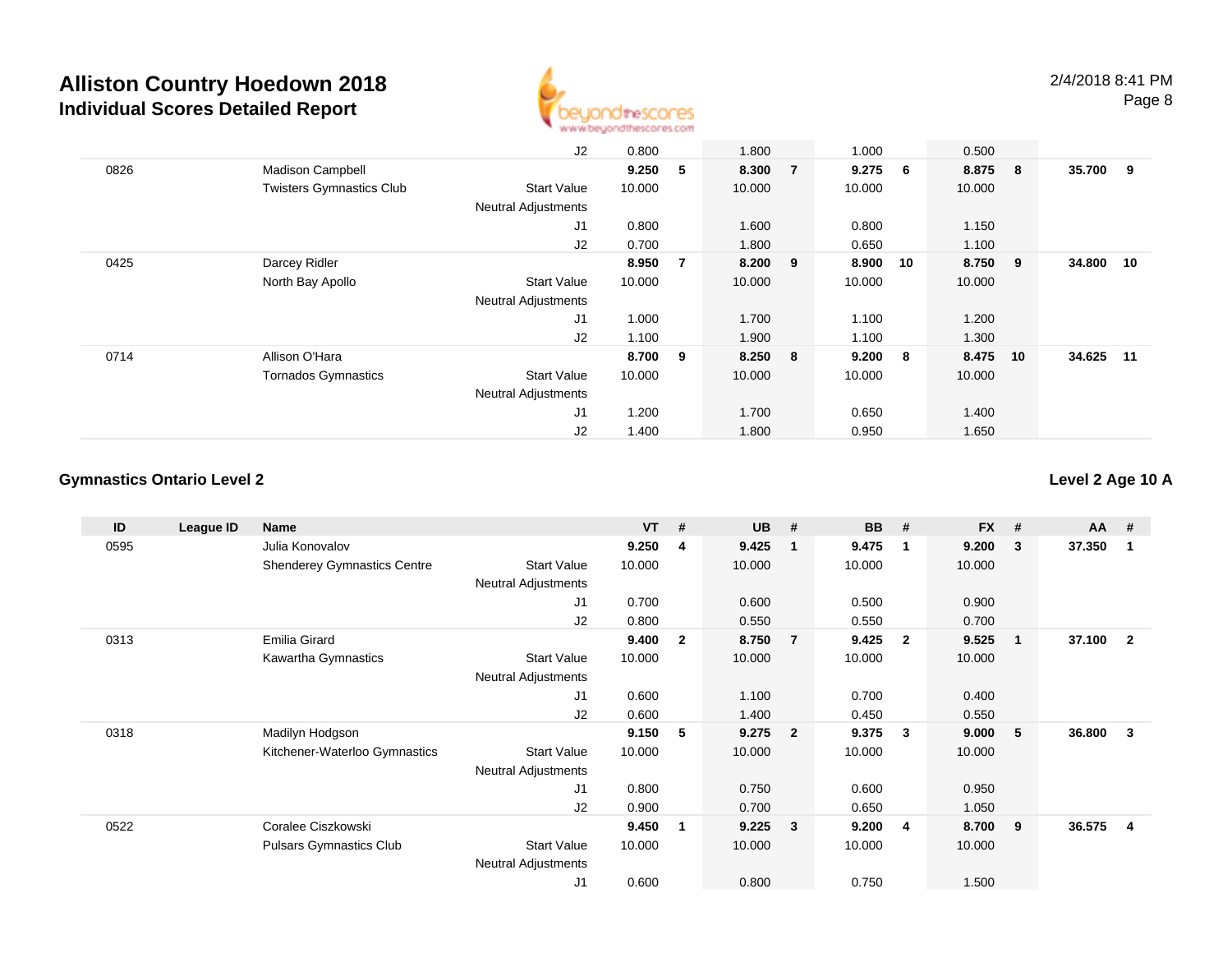

|      |                                 | J2                         | 0.500  |                         | 0.750    |                | 0.850    |                         | 1.100  |                |          |                |
|------|---------------------------------|----------------------------|--------|-------------------------|----------|----------------|----------|-------------------------|--------|----------------|----------|----------------|
| 0827 | Abby Chalmers                   |                            | 9.300  | $\mathbf{3}$            | 8.975 4  |                | 9.425    | $\overline{2}$          | 8.775  | $\overline{7}$ | 36.475 5 |                |
|      | <b>Twisters Gymnastics Club</b> | <b>Start Value</b>         | 10.000 |                         | 10.000   |                | 10.000   |                         | 10.000 |                |          |                |
|      |                                 | <b>Neutral Adjustments</b> |        |                         |          |                |          |                         |        |                |          |                |
|      |                                 | J1                         | 0.700  |                         | 1.100    |                | 0.600    |                         | 1.350  |                |          |                |
|      |                                 | J2                         | 0.700  |                         | 0.950    |                | 0.550    |                         | 1.100  |                |          |                |
| 0426 | Sophie Carre                    |                            | 8.800  | 8                       | 8.900    | 5              | 9.150    | 5                       | 9.250  | $\overline{2}$ | 36.100   | 6              |
|      | North Bay Apollo                | <b>Start Value</b>         | 10.000 |                         | 10.000   |                | 10.000   |                         | 10.000 |                |          |                |
|      |                                 | <b>Neutral Adjustments</b> |        |                         |          |                | $-0.100$ |                         |        |                |          |                |
|      |                                 | J1                         | 1.200  |                         | 1.000    |                | 0.800    |                         | 0.750  |                |          |                |
|      |                                 | J2                         | 1.200  |                         | 1.200    |                | 0.700    |                         | 0.750  |                |          |                |
| 0828 | Nyah Dayle                      |                            | 9.400  | $\overline{2}$          | 8.650    | 9              | 8.825    | 10                      | 9.100  | $\overline{4}$ | 35.975   | $\overline{7}$ |
|      | <b>Twisters Gymnastics Club</b> | <b>Start Value</b>         | 10.000 |                         | 10.000   |                | 10.000   |                         | 10.000 |                |          |                |
|      |                                 | <b>Neutral Adjustments</b> |        |                         |          |                |          |                         |        |                |          |                |
|      |                                 | J1                         | 0.500  |                         | 1.400    |                | 1.100    |                         | 0.950  |                |          |                |
|      |                                 | J2                         | 0.700  |                         | 1.300    |                | 1.250    |                         | 0.850  |                |          |                |
| 0823 | Ava Borosiu                     |                            | 9.250  | $\overline{\mathbf{4}}$ | 8.675    | 8              | 8.925    | 9                       | 8.750  | 8              | 35.600   | 8              |
|      | <b>Twisters Gymnastics Club</b> | <b>Start Value</b>         | 10.000 |                         | 10.000   |                | 10.000   |                         | 10.000 |                |          |                |
|      |                                 | <b>Neutral Adjustments</b> |        |                         |          |                |          |                         |        |                |          |                |
|      |                                 | J1                         | 0.800  |                         | 1.300    |                | 1.100    |                         | 1.300  |                |          |                |
|      |                                 | J2                         | 0.700  |                         | 1.350    |                | 1.050    |                         | 1.200  |                |          |                |
| 0512 | Natalie Baghdassarian           |                            | 9.100  | 6                       | 8.750    | $\overline{7}$ | 9.000    | $\overline{7}$          | 8.600  | 11             | 35.450   | 9              |
|      | <b>Pulsars Gymnastics Club</b>  | <b>Start Value</b>         | 10.000 |                         | 10.000   |                | 10.000   |                         | 10.000 |                |          |                |
|      |                                 |                            |        |                         |          |                |          |                         |        |                |          |                |
|      |                                 | <b>Neutral Adjustments</b> |        |                         |          |                |          |                         |        |                |          |                |
|      |                                 | J1                         | 1.000  |                         | 1.200    |                | 0.900    |                         | 1.300  |                |          |                |
|      |                                 | J2                         | 0.800  |                         | 1.300    |                | 1.100    |                         | 1.500  |                |          |                |
| 0427 | Isabella Amendola               |                            | 8.850  | $\overline{7}$          | 8.550    | 10             | 9.025    | 6                       | 8.975  | 6              | 35.400   | 10             |
|      | North Bay Apollo                | <b>Start Value</b>         | 10.000 |                         | 10.000   |                | 10.000   |                         | 10.000 |                |          |                |
|      |                                 | <b>Neutral Adjustments</b> |        |                         |          |                |          |                         |        |                |          |                |
|      |                                 | J1                         | 1.200  |                         | 1.300    |                | 1.000    |                         | 1.150  |                |          |                |
|      |                                 | J2                         | 1.100  |                         | 1.600    |                | 0.950    |                         | 0.900  |                |          |                |
| 0716 | Chloe Sawyer                    |                            | 9.150  | 5                       | 8.300 11 |                | 8.975    | $\overline{\mathbf{8}}$ | 8.675  | 10             | 35.100   | 11             |
|      | <b>Tornados Gymnastics</b>      | <b>Start Value</b>         | 10.000 |                         | 10.000   |                | 10.000   |                         | 10.000 |                |          |                |
|      |                                 | <b>Neutral Adjustments</b> |        |                         |          |                |          |                         |        |                |          |                |
|      |                                 | J1                         | 0.900  |                         | 1.900    |                | 1.100    |                         | 1.250  |                |          |                |
|      |                                 | J2                         | 0.800  |                         | 1.500    |                | 0.950    |                         | 1.400  |                |          |                |
| 0526 | Sadie Croswell                  |                            | 8.800  | 8                       | 8.800    | 6              | 8.725    | 11                      | 8.600  | 11             | 34.925   | 12             |
|      | <b>Pulsars Gymnastics Club</b>  | <b>Start Value</b>         | 10.000 |                         | 10.000   |                | 10.000   |                         | 10.000 |                |          |                |
|      |                                 | <b>Neutral Adjustments</b> |        |                         |          |                |          |                         |        |                |          |                |
|      |                                 | J1                         | 1.200  |                         | 1.300    |                | 1.100    |                         | 1.600  |                |          |                |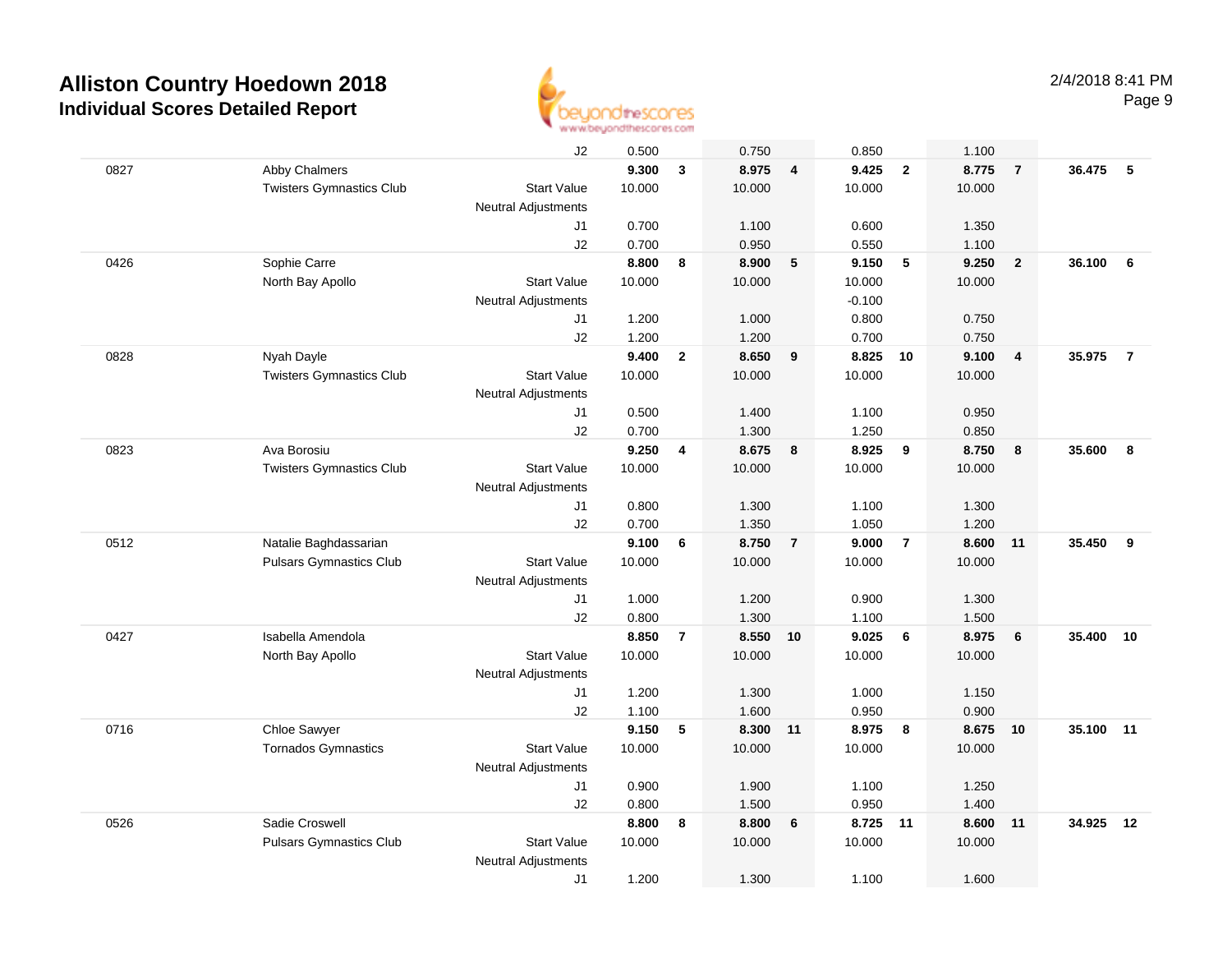

**Level 2 Age 10 B**

### **Gymnastics Ontario Level 2**

| ID   | League ID | Name                               |                                                  | <b>VT</b> | #                       | <b>UB</b> | #                       | <b>BB</b> | #              | <b>FX</b> | #              | AA     | #                       |
|------|-----------|------------------------------------|--------------------------------------------------|-----------|-------------------------|-----------|-------------------------|-----------|----------------|-----------|----------------|--------|-------------------------|
| 0592 |           | Fiona Tully                        |                                                  | 9.400     | $\overline{2}$          | 9.200     | $\mathbf{1}$            | 9.400     | 3              | 9.300     | $\overline{2}$ | 37.300 | $\mathbf{1}$            |
|      |           | <b>Shenderey Gymnastics Centre</b> | <b>Start Value</b>                               | 10.000    |                         | 10.000    |                         | 10.000    |                | 10.000    |                |        |                         |
|      |           |                                    | <b>Neutral Adjustments</b>                       |           |                         |           |                         |           |                |           |                |        |                         |
|      |           |                                    | J1                                               | 0.600     |                         | 0.900     |                         | 0.500     |                | 0.800     |                |        |                         |
|      |           |                                    | J2                                               | 0.600     |                         | 0.700     |                         | 0.700     |                | 0.600     |                |        |                         |
| 0316 |           | Evy Jackson                        |                                                  | 9.350     | 3                       | 9.000     | $\mathbf{3}$            | 9.400     | $\mathbf{3}$   | 9.400     | $\mathbf{1}$   | 37.150 | $\overline{\mathbf{2}}$ |
|      |           | Kawartha Gymnastics                | <b>Start Value</b>                               | 10.000    |                         | 10.000    |                         | 10.000    |                | 10.000    |                |        |                         |
|      |           |                                    | <b>Neutral Adjustments</b>                       |           |                         |           |                         |           |                |           |                |        |                         |
|      |           |                                    | J1                                               | 0.700     |                         | 1.050     |                         | 0.600     |                | 0.500     |                |        |                         |
|      |           |                                    | J2                                               | 0.600     |                         | 0.950     |                         | 0.600     |                | 0.700     |                |        |                         |
| 0110 |           | DiAnna De Nicola                   |                                                  | 9.500     | $\mathbf{1}$            | 8.850     | $\overline{4}$          | 9.500     | $\overline{1}$ | 8.975     | 4              | 36.825 | 3                       |
|      |           | <b>Evolution Gymnastics Aurora</b> | <b>Start Value</b>                               | 10.000    |                         | 10.000    |                         | 10.000    |                | 10.000    |                |        |                         |
|      |           |                                    | <b>Neutral Adjustments</b>                       |           |                         |           |                         |           |                | $-0.100$  |                |        |                         |
|      |           |                                    | J1                                               | 0.500     |                         | 1.200     |                         | 0.450     |                | 1.000     |                |        |                         |
|      |           |                                    | J2                                               | 0.500     |                         | 1.100     |                         | 0.550     |                | 0.850     |                |        |                         |
| 0441 |           | Rebecca Fauteux                    |                                                  | 9.400     | $\mathbf{2}$            | 9.050     | $\overline{\mathbf{2}}$ | 9.325     | 5              | 8.850     | 5              | 36.625 | $\overline{\mathbf{4}}$ |
|      |           | <b>Northern Stars</b>              | <b>Start Value</b>                               | 10.000    |                         | 10.000    |                         | 10.000    |                | 10.000    |                |        |                         |
|      |           |                                    | <b>Neutral Adjustments</b>                       |           |                         |           |                         |           |                |           |                |        |                         |
|      |           |                                    | J1                                               | 0.600     |                         | 0.900     |                         | 0.600     |                | 1.300     |                |        |                         |
|      |           |                                    | J2                                               | 0.600     |                         | 1.000     |                         | 0.750     |                | 1.000     |                |        |                         |
| 0271 |           | <b>Margot Keating</b>              |                                                  | 9.250     | 5                       | 9.000     | $\overline{\mathbf{3}}$ | 9.175     | $\overline{7}$ | 9.100     | $\mathbf{3}$   | 36.525 | 5                       |
|      |           | <b>Gyros Gymnastics</b>            | <b>Start Value</b><br><b>Neutral Adjustments</b> | 10.000    |                         | 10.000    |                         | 10.000    |                | 10.000    |                |        |                         |
|      |           |                                    | J1                                               | 0.700     |                         | 0.900     |                         | 0.900     |                | 0.800     |                |        |                         |
|      |           |                                    | J2                                               | 0.800     |                         | 1.100     |                         | 0.750     |                | 1.000     |                |        |                         |
| 0557 |           | Sofia Malatesta                    |                                                  | 8.850     | $\overline{7}$          | 9.050     | $\overline{\mathbf{2}}$ | 9.450     | $\overline{2}$ | 8.750     | 6              | 36.100 | 6                       |
|      |           | <b>Pulsars Gymnastics Club</b>     | <b>Start Value</b>                               | 10.000    |                         | 10.000    |                         | 10.000    |                | 10.000    |                |        |                         |
|      |           |                                    | <b>Neutral Adjustments</b>                       |           |                         |           |                         |           |                |           |                |        |                         |
|      |           |                                    | J1                                               | 1.100     |                         | 1.000     |                         | 0.500     |                | 1.400     |                |        |                         |
|      |           |                                    | J2                                               | 1.200     |                         | 0.900     |                         | 0.600     |                | 1.100     |                |        |                         |
| 0578 |           | Julia Trovato                      |                                                  | 9.300     | $\overline{\mathbf{4}}$ | 8.150     | $\overline{7}$          | 9.300     | 6              | 8.675     | $\overline{7}$ | 35.425 | $\overline{7}$          |
|      |           | <b>Pulsars Gymnastics Club</b>     | <b>Start Value</b>                               | 10.000    |                         | 10.000    |                         | 10.000    |                | 10.000    |                |        |                         |
|      |           |                                    | <b>Neutral Adjustments</b>                       |           |                         |           |                         |           |                |           |                |        |                         |
|      |           |                                    | J1                                               | 0.700     |                         | 1.900     |                         | 0.600     |                | 1.150     |                |        |                         |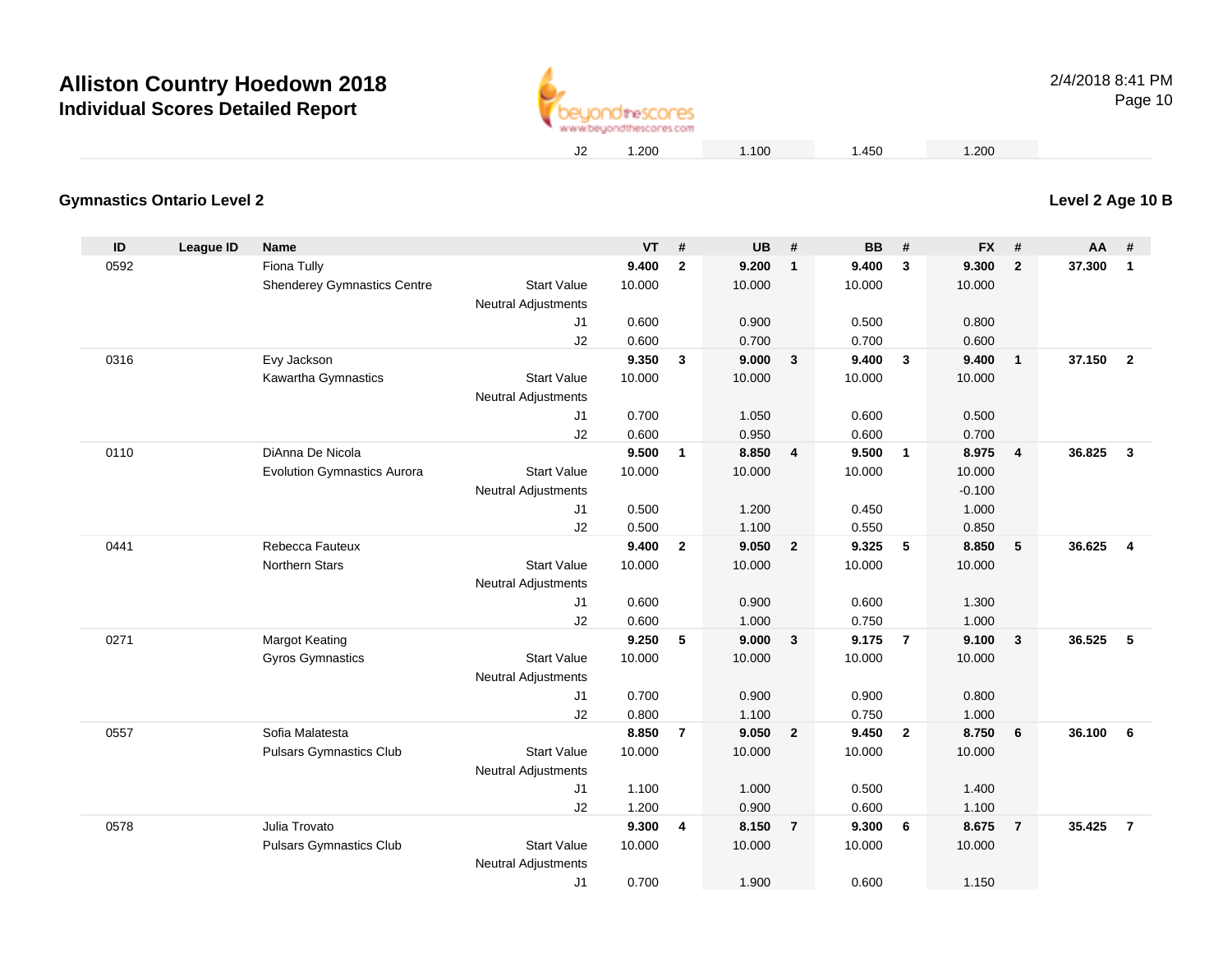

J2 0.700 1.800 0.800 1.500 0088 Ava Morrow **9.400 <sup>2</sup> 8.700 <sup>5</sup> 8.900 <sup>9</sup> 8.400 <sup>10</sup> 35.400 <sup>8</sup>** Barrie Kempettes Start Valuee 10.000 10.000 10.000 10.000 Neutral Adjustments J1 0.600 1.300 1.000 1.650 J2 0.600 1.300 1.200 1.550 0711 Shay-Leigh Peel **9.300 <sup>4</sup> 8.150 <sup>7</sup> 9.350 <sup>4</sup> 8.600 <sup>8</sup> 35.400 <sup>8</sup>** Tornados Gymnastics Start Valuee 10.000 10.000 10.000 10.000 Neutral Adjustments J1 0.700 1.700 0.600 1.350 J2 0.700 2.000 0.700 1.450 0717 Kate Smith **8.950 <sup>6</sup> 8.275 <sup>6</sup> 8.950 <sup>8</sup> 8.550 <sup>9</sup> 34.725 <sup>9</sup>** Tornados Gymnastics Start Valuee 10.000 10.000 10.000 10.000 Neutral Adjustments $\sim$  -0.100 0.900 J1 1.000 1.600 0.900 1.550 J21.100 1.850 1.000 1.350

#### **Gymnastics Ontario Level 2**

**Level 2 Age 11 B**

| ID   | League ID | <b>Name</b>                |                            | <b>VT</b> | #  | <b>UB</b> | #                       | <b>BB</b> | #            | <b>FX</b> | #              | $AA$ # |                |
|------|-----------|----------------------------|----------------------------|-----------|----|-----------|-------------------------|-----------|--------------|-----------|----------------|--------|----------------|
| 0311 |           | Payge Creasy               |                            | 9.425     | -4 | 9.425     | - 2                     | 9.475     | $\mathbf 1$  | 9.325     | 3              | 37.650 | -1             |
|      |           | Kawartha Gymnastics        | <b>Start Value</b>         | 10.000    |    | 10.000    |                         | 10.000    |              | 10.000    |                |        |                |
|      |           |                            | <b>Neutral Adjustments</b> |           |    |           |                         |           |              |           |                |        |                |
|      |           |                            | J1                         | 0.550     |    | 0.650     |                         | 0.550     |              | 0.700     |                |        |                |
|      |           |                            | J2                         | 0.600     |    | 0.500     |                         | 0.500     |              | 0.650     |                |        |                |
| 0147 |           | Teaghan Hardie             |                            | 9.500     | 3  | 8.975     | - 6                     | 9.475     | $\mathbf 1$  | 9.525     | -1             | 37.475 | $\overline{2}$ |
|      |           | Flip 'n' Wicked Gymnastics | <b>Start Value</b>         | 10.000    |    | 10.000    |                         | 10.000    |              | 10.000    |                |        |                |
|      |           |                            | Neutral Adjustments        |           |    |           |                         |           |              |           |                |        |                |
|      |           |                            | J1                         | 0.500     |    | 1.050     |                         | 0.450     |              | 0.550     |                |        |                |
|      |           |                            | J2                         | 0.500     |    | 1.000     |                         | 0.600     |              | 0.400     |                |        |                |
| 0031 |           | Shar Munroe-Robinson       |                            | 9.500     | 3  | 9.575     | $\overline{\mathbf{1}}$ | 9.075     | 5            | 8.900     | 6              | 37.050 | 3              |
|      |           | Alliston Gymnastics Club   | <b>Start Value</b>         | 10.000    |    | 10.000    |                         | 10.000    |              | 10.000    |                |        |                |
|      |           |                            | <b>Neutral Adjustments</b> |           |    |           |                         |           |              |           |                |        |                |
|      |           |                            | J1                         | 0.500     |    | 0.500     |                         | 0.800     |              | 1.150     |                |        |                |
|      |           |                            | J2                         | 0.500     |    | 0.350     |                         | 1.050     |              | 1.050     |                |        |                |
| 0305 |           | Tia Auchterlonie           |                            | 9.175     | 8  | 9.025     | -5                      | 9.275     | $\mathbf{2}$ | 9.425     | $\overline{2}$ | 36.900 | 4              |
|      |           | Kawartha Gymnastics        | <b>Start Value</b>         | 10.000    |    | 10.000    |                         | 10.000    |              | 10.000    |                |        |                |
|      |           |                            | <b>Neutral Adjustments</b> |           |    |           |                         |           |              |           |                |        |                |
|      |           |                            | J1                         | 0.850     |    | 0.850     |                         | 0.700     |              | 0.550     |                |        |                |